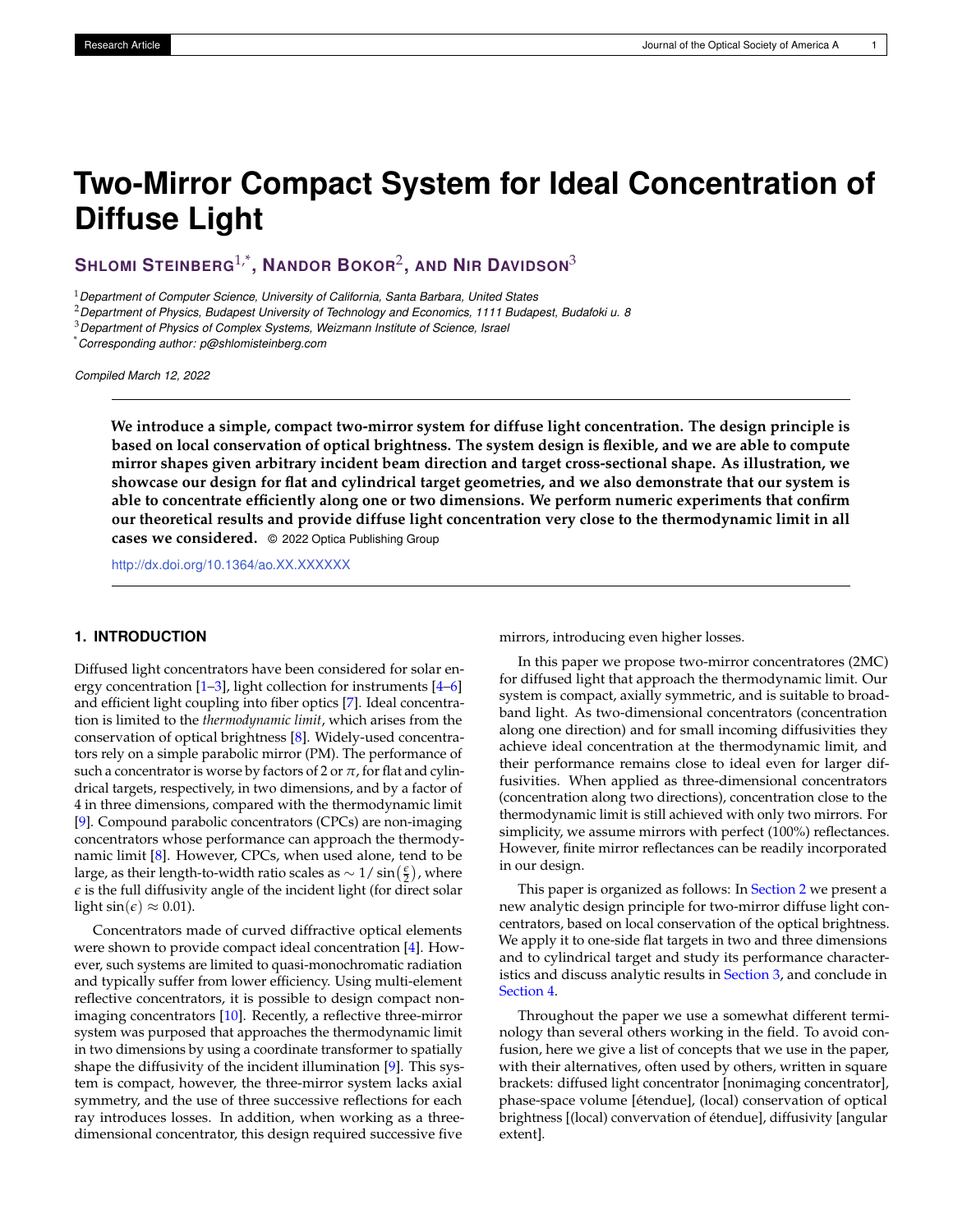<span id="page-1-0"></span>

direction. Mirror shapes obtained by integrating [Eqs. \(7\)](#page-2-1) and [\(11\)](#page-2-2) from  $β = 0°$  to  $β_{\text{max}}$  for incoming light with uniform intensity

 $I(y) = constant$  and uniform diffuse angle and requiring  $S(\beta) = \cos \beta$  for the flat target  $S(\beta) \equiv 1$  for the cylindrical target.

**Fig. 1.** Schematics of 2-mirror concentration (2MC) system setups and notation. On-axis concentration is performed along the y-

#### **2. DESIGN**

The brightness of a diffuse beam is defined as the encircled energy divided by (four-dimensional) phase-space volume [\[2\]](#page-5-8). Thus in the ray optics picture local brightness can be thought of as the local phase-space density (PSD) of rays. According to the thermodynamic limit of brightness conservation, the greatest PSD of rays at the output of a diffuse light concentrator cannot be larger than the greatest PSD at the input. If the input beam has uniform PSD, such as sunlight, the thermodynamic limit implies that optimal concentration cannot be reached unless the output beam at the target has uniform PSD too [\[11\]](#page-5-9). Conventional focusing elements such as a PM lead to highly nonuniform PSDs in their focal region. This can be intuitively understood if we consider that light cones hitting a PM farther from its symmetry axis travel a larger distance to the focus and expand to larger spot sizes than light cones that travel closer to the optical axis. This property of PMs thus limit their concentration performance to well below the thermodynamic limit [\[9\]](#page-5-6). We propose to overcome this limitation by a two-mirror system that manipulates the incoming diffuse illumination so that light cones hitting the second mirror farther from the target become narrower than light cones hitting the second mirror closer to the target, and exactly compensate for the increased distance, so as to form a focal spot with the minimum size allowed by the thermodynamic limit. The principle that enables us to manipulate local diffusivities along the beam cross-section is local conservation of PSD [\[2,](#page-5-8) [4\]](#page-5-2). Previously, we proposed a three-mirror concentrator [\[9\]](#page-5-6) that consists of a cascade of two mirrors performing an optical coordinate transformation and an additional parabolic mirror that performs focusing. In the present paper we improve that design to consist only of two mirrors which together perform the combined task of coordinate transformation and concentration. As will be shown below, our design leads to a device which, when illuminated with an input beam with uniform PSD, leads to a uniform PSD of rays on the target, and thus achieves optimal

concentration at the thermodynamic limit.

The schematics of our "two-dimensional" design (concentration along a single axis) are shown in [Fig. 1a](#page-1-0) for a one-side flat target, and [Fig. 1b](#page-1-0) for a cylindrical target (e.g., sunlight on a pipe). The optical axis is **ˆx** and concentration is performed on the *xy*-plane onto a target centered around (0, 0). Note that [Fig. 1b](#page-1-0) shows a so-called "inverting" design where rays originating from the top of mirror 1 hit the bottom of mirror 2 and vice versa. We chose this geometry for the cylindrical target, because it leads to significantly less shadowing by mirror 2 compared with the "non-inverting" design [\(Fig. 1a\)](#page-1-0).

The two-mirror system performs an intensity transformation [\[12\]](#page-5-10) from the incident beam to the output beam  $I(y) \rightarrow S(\beta)$ , where  $\beta(y)$  is the desired angular incident direction to the target (chosen in [Section 3](#page-2-0) to ensure maximal concentration for a given target geometry). The shapes of the two mirrors are now analytically calculated via ray tracing to provide this transformation and to focus the central incoming rays onto the center of the target  $(0, 0)$ . The incident beam direction  $\vec{\bf{k}}_{in}$  is chosen a priori. For an on-axis design, as illustrated in [Fig. 1,](#page-1-0)  $\vec{\bf K}_{in} = (-1, 0)$ . Let  $(x, y)$  and  $(x', y')$  be the positions on the mirrors. Initially, for an incident ray at  $y = 0$ , we set  $x = -L$ ,  $x' = f$  and  $y = y' = 0$ , where the given constants *L* and *f* are the distance from the focal point to the first mirror and the focal distance of the second mirror, respectively. The intermediate and outgoing ray directions are then

$$
\vec{\mathbf{K}}_{\text{int}} = \frac{1}{R} (x'-x, y'-y) , \qquad (1)
$$

$$
\vec{\mathbf{K}}_{\text{out}} = -\frac{1}{r}(x', y')\,,\tag{2}
$$

with  $R = |(x, y) - (x', y')|$  and  $r = |(x', y')|$ . The mirrors' normals are dictated by the law of reflection: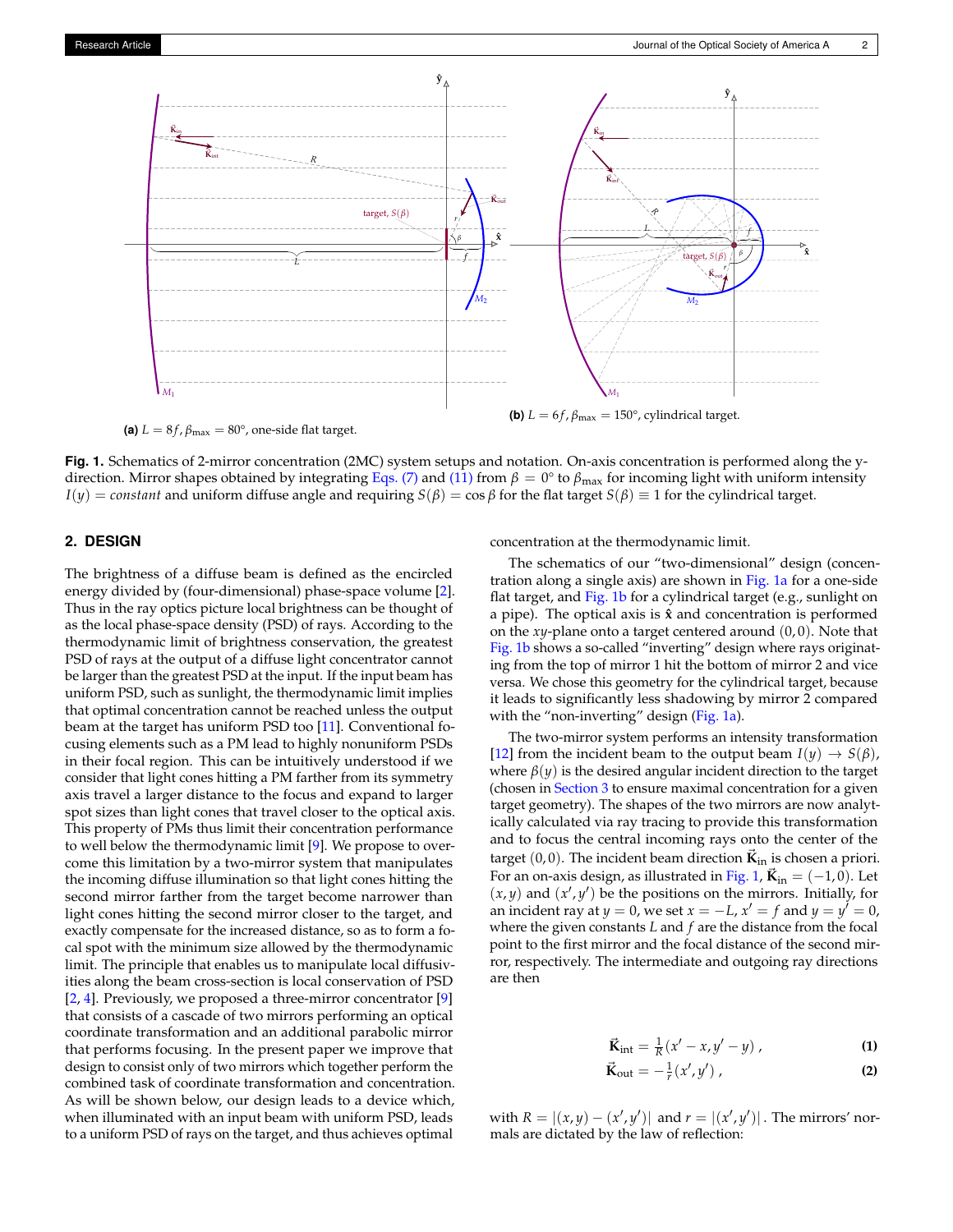$$
\vec{\mathbf{n}}_1 = \vec{\mathbf{K}}_{int} - \vec{\mathbf{K}}_{in} = \left(\frac{x'-x}{R} + 1, \frac{y'-y}{R}\right),\tag{3}
$$

$$
\vec{n}_2 = \vec{K}_{\text{out}} - \vec{K}_{\text{int}} = -\left(\frac{x'}{r} + \frac{x'-x}{R}, \frac{y'}{r} + \frac{y'-y}{R}\right). \tag{4}
$$

By Fermat's principle it follows that  $-x + R + r \equiv$  const, i.e. the path lengths travelled by the different rays and focused to the same point are the same constant, and that constant must be  $2L + 2f$  (the distance travelled by the  $y \equiv 0$  ray). The slope of the first mirror can be written as:

$$
\frac{dx}{dy} = -\frac{(\vec{n}_1)_y}{(\vec{n}_1)_x} = -\frac{y' - y}{x' - x + R} = -\frac{y' - y}{x' - r + 2L + 2f},
$$
 (5)

and, by writing  $(x', y') = r(\cos \beta, \sin \beta)$ , we arrive at the differential equation:

$$
\frac{\mathrm{d}x}{\mathrm{d}y} = \frac{y - r\sin\beta}{r\cos\beta - r + 2L + 2f} \,. \tag{6}
$$

The desired angular intensity distribution  $S(\beta)$  should match the Lambertian reflectance of the target to ensure local conservation of optical brightness. For a flat target we get *S*(*β*) = cos *β* and for a cylindrical target  $S \equiv 1$  [\[9\]](#page-5-6). Using the local energy conservation, viz. d*y*  $I(y) = d\beta S(\beta)$ , solve for  $y(\beta)$  and substitute it into [Eq. \(6\),](#page-2-3) yielding:

$$
\frac{dx(\beta)}{d\beta} = \frac{dy(\beta)}{d\beta} \frac{y(\beta) - r(\beta)\sin\beta}{r(\beta)(\cos\beta - 1) + 2L + 2f},
$$
 (7)

where we made explicit the fact that *r* is a function of *β*. Similarly, the slope of the second mirror becomes

$$
\frac{dx'}{dy'} = -\frac{(\vec{n}_2)_y}{(\vec{n}_2)_x} = -\frac{(r+R)\sin\beta - y}{(r+R)\cos\beta - x} \n= \frac{y - (r+R)\sin\beta}{(r+R)(\cos\beta - 1) + 2L + 2f}.
$$
\n(8)

Take the derivative of  $x'$  and  $y'$  with respect to  $\beta$ :

$$
\frac{\mathrm{d}x'}{\mathrm{d}\beta} = \frac{\mathrm{d}r}{\mathrm{d}\beta}\cos\beta - r\sin\beta\,,\quad \frac{\mathrm{d}y'}{\mathrm{d}\beta} = \frac{\mathrm{d}r}{\mathrm{d}\beta}\sin\beta + r\cos\beta\,,\quad (9)
$$

and substitute the above into the left-hand side of Eq.  $(8)$ , yielding

$$
\frac{\frac{dr}{d\beta} - r\tan\beta}{\frac{dr}{d\beta}\tan\beta + r} = \frac{y - (r + R)\sin\beta}{(r + R)(\cos\beta - 1) + 2L + 2f}.
$$
 (10)

Simplifying and noting again the explicit dependence on *β* produces the differential equation

$$
\frac{d r(\beta)}{d \beta} = r(\beta) \frac{(r(\beta) + d) \sin \beta - y(\beta) \cos \beta}{(r(\beta) + d) \cos \beta + y(\beta) \sin \beta - r(\beta) - R},
$$
 (11)

with  $d = R - 2f - 2L$ .

<span id="page-2-0"></span>[Eqs. \(7\)](#page-2-1) and [\(11\)](#page-2-2) couple the shape of mirror 1,  $x(\beta)$ , to the shape of mirror 2,  $r(\beta)$ , and are integrated numerically from  $\beta = 0^{\circ}$  to a chosen  $\beta_{\text{max}}$  for given *L*, *f*, *S*( $\beta$ ), and *I*(*y*).

<span id="page-2-5"></span>

<span id="page-2-3"></span>**Fig. 2.** Phase-space hit plot, concentration along one dimension,  $\epsilon = 0.01$ . Flat target,  $L = 20f$ ,  $\beta_{\text{max}} = 80^{\circ}$ . The computed 2MC target length is 0.2*f*. *y* is the normalised position on the flat target (such that  $y = 0$  is at the center of the flat target and *y* = 1 is at one of the edges),  $\gamma$  is the angle between the target's normal and the incident ray.

<span id="page-2-6"></span><span id="page-2-1"></span>

<span id="page-2-4"></span>**Fig. 3.** Focal region of flat target, concentration along one dimension,  $L = 20f$ ,  $\beta_{\text{max}} = 85^{\circ}$ ,  $\epsilon = 0.01$ . Shown are extreme incoming edge rays, with incidence angle of  $+\frac{\epsilon}{2}$  (red) and  $-\frac{\epsilon}{2}$ (blue). (inset) Ray traces for the PM with  $\beta_{\text{max}} = 45^{\circ}$ , with optimal target shown in black (note, the inset has a different *β*max compared to [Fig. 2,](#page-2-5) as large *β*max admit far larger caustics which are hard to visualize).

## **3. RESULTS**

#### **A. Concentration Along One Dimension: Flat Target**

<span id="page-2-2"></span>We first consider two-dimensional concentration on a one-side flat target (elongated along *z*) as in [Fig. 1a](#page-1-0) with  $S(\beta) = \cos \beta$  and  $\beta_{\text{max}}$  < 90°. We assume an incoming light with uniform intensity  $I(y) = constant$  and uniform diffuse angle and numerically integrate Eqs.  $(7)$  and  $(11)$  for on-axis geometry to obtain the mirror shapes. We performed Monte Carlo ray-tracing simulations to compute the concentration performance and quantitatively compare our 2-mirror concentrator (2MC) to the single parabolic mirror (PM). The simulations were performed by ray tracing a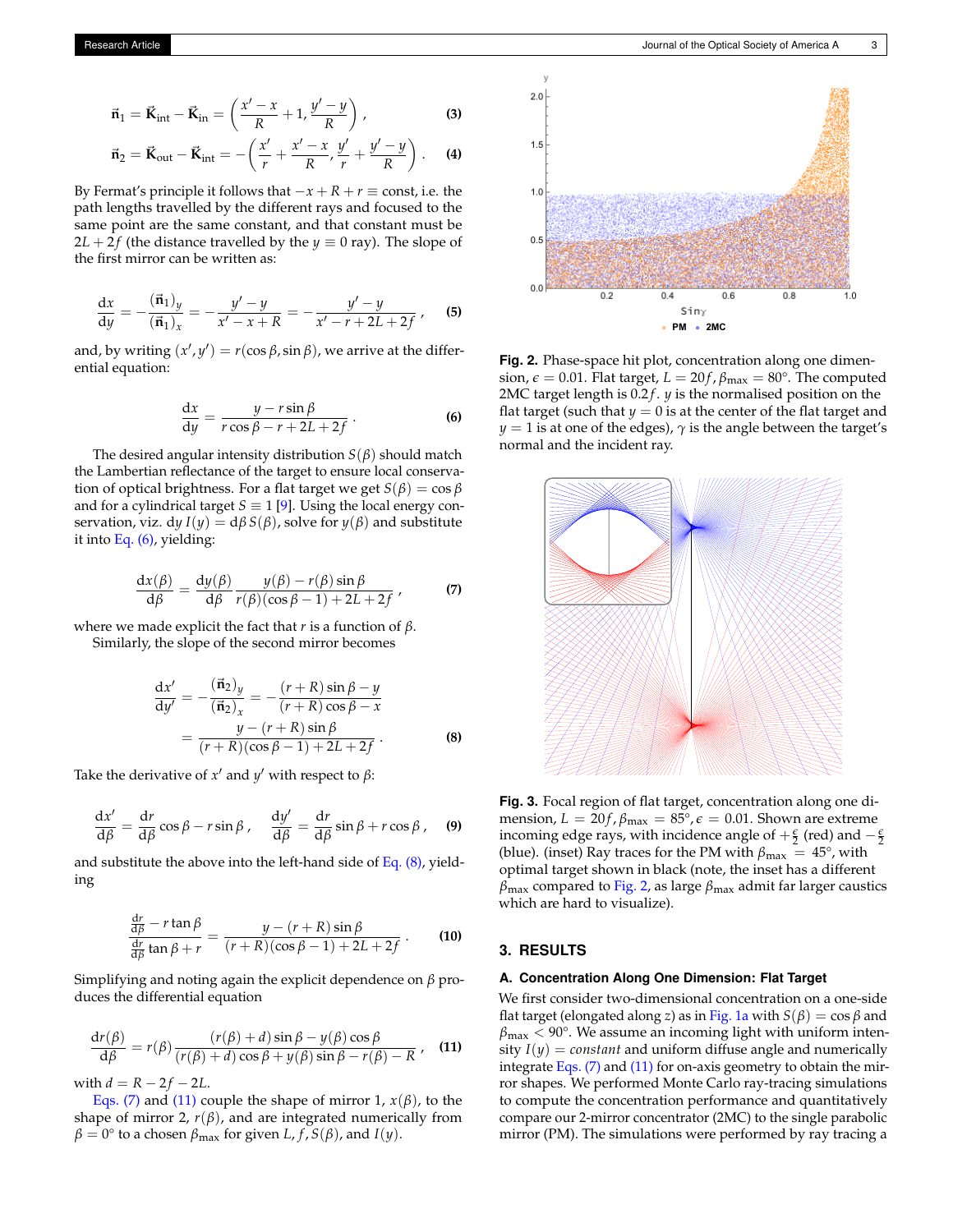<span id="page-3-0"></span>

**Fig. 4.** Normalized concentration ratio NCR for concentration along one dimension on a flat target with  $L = 20f$  as a function of the maximal angular incident direction to the target *β*max, for different values of the incoming diffusive angle *e*. PM is an analytic plot of sin *β* cos *β* for the NCR of the parabolic mirror.

<span id="page-3-1"></span>

**Fig. 5.** Intensity distribution for concentration along one dimension on a flat target,  $L = 20f$ ,  $\epsilon = 0.01$ .

large number of rays (8192), randomly oriented with the incident angle uniformly distributed on  $[-\frac{\epsilon}{2}, +\frac{\epsilon}{2}]$ .

[Fig. 2](#page-2-5) presents the calculated phase space diagram of all rays hitting the target. As seen, The 2MC generates uniform distribution of rays both in position and in angle, enabling optimal concentration, whereas the PM produces a highly non-uniform phase-space distribution of rays with a long tails, that prevent optimal concentration.

An image of the caustics of the 2MC at the vicinity of the geometrical focal point, [Fig. 3,](#page-2-6) was generated by tracing only the extreme incoming edge rays, with incidence angle of  $+\frac{\epsilon}{2}$  (red) and −*<sup>e</sup>* 2 (blue). While the caustics of the 2MC trace the edges of the flat target (satisfying the so-called "edge ray principle" [\[2\]](#page-5-8)), the caustics produced by the PM (inset) admit significant deviations.

Next, we evaluate the minimal target size *A* needed to contain all concentrated rays. The non-zero diffusivity of the incident illumination induces a small spatial shift of the optimal target position from the theoretic focal point. To find the optimal target shift, we perform ray-tracing simulations and numerical gradient descent optimization. The optimal shift, possibly originating from field curvature, is found to be a small fraction of the target size and grows quadratically with *e*. From the target size *A* and the lateral size of the incoming beam *D* we find the concentration ratio  $CR = \frac{D}{A}$  and the normalized concentra-

<span id="page-3-2"></span>

**Fig. 6.** Phase-space hit plot, concentration along one dimension on an optimal cylindrical target,  $L = 50f$ ,  $\beta_{\text{max}} = 160^{\circ}$ ,  $\epsilon$  = 0.01. The computed radius of the 2MC target is 0.0505*f*.  $\theta$ is the position on the cylindrical target,  $\gamma$  is the angle between the target's normal and the incident ray. Note that the optimal target sizes differ between the 2MC and the PM. Also note that *θ* = 0 points in the +**ˆx** direction for the 2MC and in the −**ˆx** direction for the PM, that is  $\theta = 0$  always aligns with  $\beta_{\text{max}} = 0$ .

tion ratio  $NCR = CR/CR_{\infty}$ , where the thermodynamic limit for diffuse light concentration is  $CR_{\infty} = \frac{1}{\sin(\epsilon/2)},$  i.e. for small  $\epsilon$ ,  $CR_{\infty} \approx \frac{1}{\epsilon/2}$ .

[Fig. 4](#page-3-0) presents *NCR* as a function of *β*max for several values of *e* for our 2MC and the single PM concentrators. While a single PM reaches only 50% of the thermodynamic limit for any value of *e* [\[9\]](#page-5-6), our 2MC design reaches a near ideal NCR of 0.96 at  $\beta_{\text{max}} = 88^{\circ}$  for small incoming diffusivity  $\epsilon = 0.001$  and only slightly worse at larger values up to  $\epsilon=0.03.$  The near ideal concentration of the 2MC is also manifested in the calculated intensity distributions on the target, presented in [Fig. 5.](#page-3-1) As seen, the 2MC generates flat intensity distribution nearly identical to the ideal concentration (dashed line) whereas the PM generates nonuniform distributions exceeding the ideal target size by a factor of 2 for its optimal  $\beta_{\text{max}} = 45^{\circ}$  and by even more at larger value of *β*max.

The "non-inverting" 2MC with  $L = 20f$  and at  $\beta_{\text{max}} = 89^{\circ}$ produces about 21.8% shadowing for the on-axis design. We applied our design method to several additional configuration of 2-mirror concentration onto a flat target. We obtained very similar results to those presented in this section for other values of L/f and also for an off-axis 2-mirror configuration where shadowing is completely avoided.

#### **B. Concentration Along One Dimension: Cylindrical Target**

Next, we apply our design to a cylindrical target elongated along *z* (for example, sunlight concentrated onto a water pipe) as in [Fig. 1b](#page-1-0) with  $S(\beta) = 1$  and  $\beta_{\text{max}} < 180^{\circ}$ . We assume again incoming light with uniform intensity *I*(*y*) = *constant* and uniform diffuse angle and numerically integrate [Eqs. \(7\)](#page-2-1) and [\(11\)](#page-2-2) for on-axis geometry to obtain the mirror shapes.

[Fig. 6](#page-3-2) presents the calculated phase space diagram of all rays hitting the cylindrical target. As seen, The 2MC generates the desired near-uniform distribution of rays both in position and in angle, compared with the highly non-uniform distribution of the PM.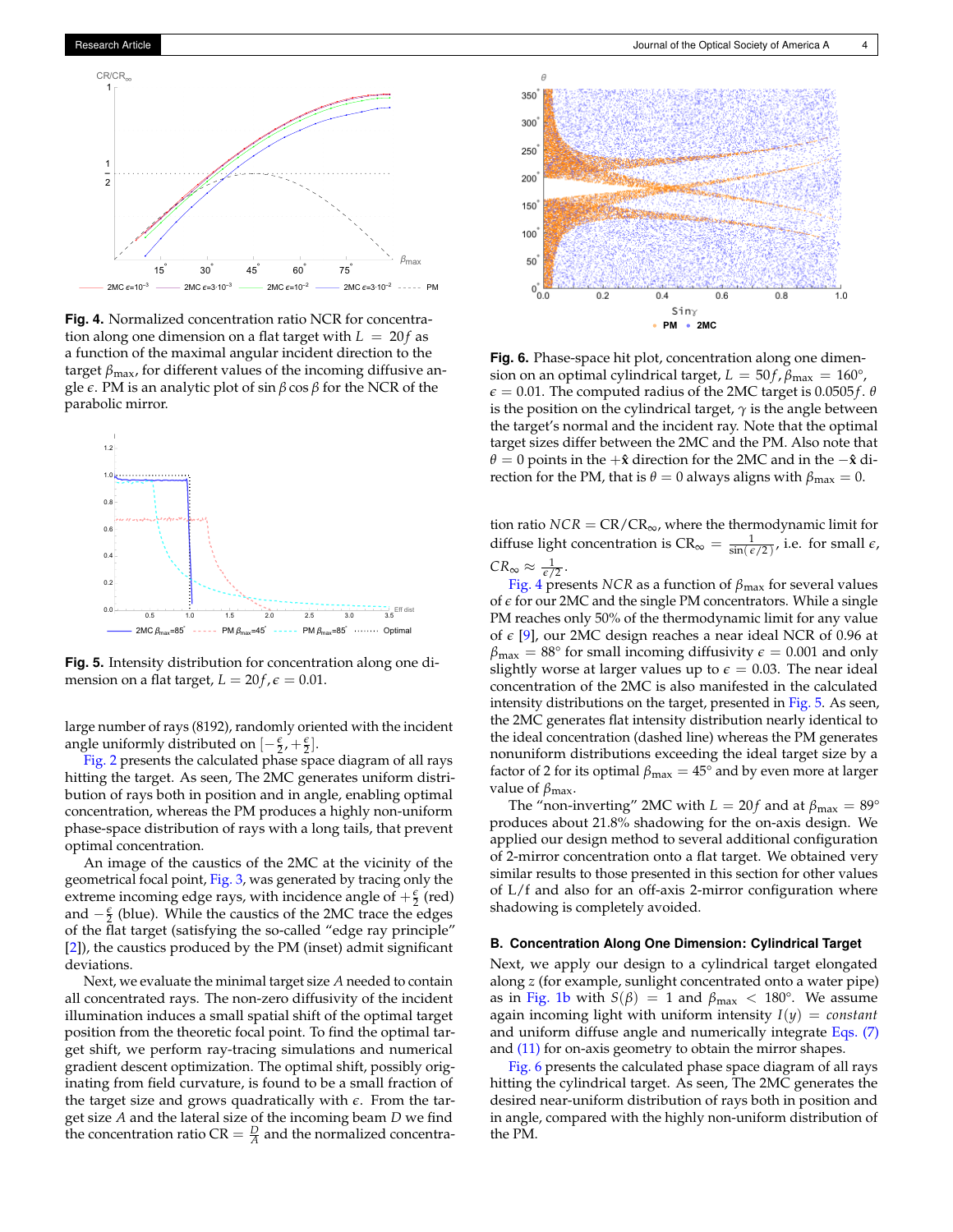<span id="page-4-1"></span>

**Fig. 7.** Focal region of 2MC setup for cylindrical target, concentration along one dimension,  $L = 50f$ ,  $\beta_{\text{max}} = 165^{\circ}$ ,  $\epsilon = 0.01$ . Shown are extreme incoming edge rays, with incidence angle of  $+\frac{\epsilon}{2}$  (red) and  $-\frac{\epsilon}{2}$  (blue). (inset) Ray traces for the PM with  $β_{max} = 90°$ , with optimal target in gray (note, the  $β_{max}$ is different in the inset compared to [Fig. 6,](#page-3-2) for visualization purposes).

A caustics image generated by ray tracing the extreme rays, displayed in [Fig. 7,](#page-4-1) indicate near perfect concentration by our 2MC system, while the caustic image for the PM (inset) shows significant aberrations that impair the performance of the PM concentrator for the same target.

The calculated normalized concentration of our 2MC system, compared to that of the PM concentrator, is presented in [Fig. 8.](#page-4-2) As seen NCR reaches for our 2MC 0.937 at  $\beta_{\text{max}} = 172.5^{\circ}$  for small incoming diffusivity  $\epsilon = 0.001$  and slightly lower for  $\epsilon = 0.03$ , whereas the PM reached a maximal *NCR* =  $\frac{1}{\pi}$  at  $\beta_{\text{max}} = 90^{\circ}$ . The generated "inverting" 2-mirror system with  $L = 50f$  and at  $\beta_{\text{max}} = 170^{\circ}$  results in 8.6% shadowing for the on-axis design. We obtained similar results for other values of L/f and also for the off-axis configuration where shadowing is completely suppressed.

**C. Concentration Along Two Dimensions: Flat Circular Target**

Due to its symmetry around the incidence plane (the *xy* plane which contains the incidence vector  $\vec{\mathbf{K}}_{in}$ ), our on-axis design naturally applies also to three-dimensional concentrators by simply replacing y with radius in cylindrical symmetry and testing it with 3D ray tracing. In the three-dimensional case, the theoretical concentration performance limit of the PM is *NCR* =  $\frac{1}{4}$  of the thermodynamic limit, both for a flat and ball target [\[9\]](#page-5-6). Our 2MC design achieves  $NCR = 0.91$  for  $L = 20f$ ,  $\beta_{\text{max}} = 80^{\circ}$ on a flat circular target, see [Fig. 9.](#page-4-3) The shadowing produced by the "non-inverting" and "inverting" designs are 2.6% and 0.3%, respectively. We believe that the cylindrical symmetry of our design is an important factor in reducing the impact of skew rays [\[4,](#page-5-2) [8\]](#page-5-5) on the system's performance. This enables us to achieve good three-dimensional concentration performance, greatly surpassing the performance of our previous design [\[9\]](#page-5-6). The good performance of the 2MC system when concentrating along two dimensions may be attributed to axial symmetry as well as the fact that rays always travel an almost constant

<span id="page-4-2"></span>

**Fig. 8.** Normalized concentration ratio NCR for concentration along one dimension on a cylindrical target,  $L = 50f$  as a function of the maximal angular incident direction to the target *β*max, for different values of the incoming diffusive angle *e*. PM is an analytic plot of  $\frac{1}{\pi}$  sin  $\beta$  for parabolic mirror.

<span id="page-4-3"></span>

**Fig. 9.** Normalized concentration ratio NCR for concentration along two dimensions on a circular flat target,  $L = 20f$ ,  $\epsilon =$ 0.01. PM are analytic plots of  $\sin^2 \beta \cos^2 \beta$  for parabolic mirror.

<span id="page-4-0"></span>distance inside the 2-mirror system, see [Fig. 10.](#page-5-11)

### **4. DISCUSSION AND CONCLUSION**

We presented a new design for a compact two-mirror system for diffuse light concentration. We numerically analyzed the performance of this system, and demonstrated two-dimensional concentration approaching the thermodynamic limit for both flat and cylindrical targets for small incoming diffusivity *e* and excellent performance also in three dimensional concentration where the deleterious effect of skew rays is reduced by our symmetric and compact design.

As  $\epsilon$  increases, the optimal target position shifts slightly away from the focal centre. We employ numeric gradient descent to find a locally optimal shift, which in some cases significantly improves the performance even for large *e*. The length of our 2MC system is comparable to the incident beam's lateral size *D* (as seen in [Fig. 1\)](#page-1-0) and is independent of  $\epsilon$ , in contrast to a CPC whose length scales as *D*/*e* making it much shorter for small *e* (such as direct solar light).

Our design principle is simple, analytic and flexible and can be extended to additional target shapes and geometry, off-axis configuration to alleviate shadowing effects, diffuse light sources